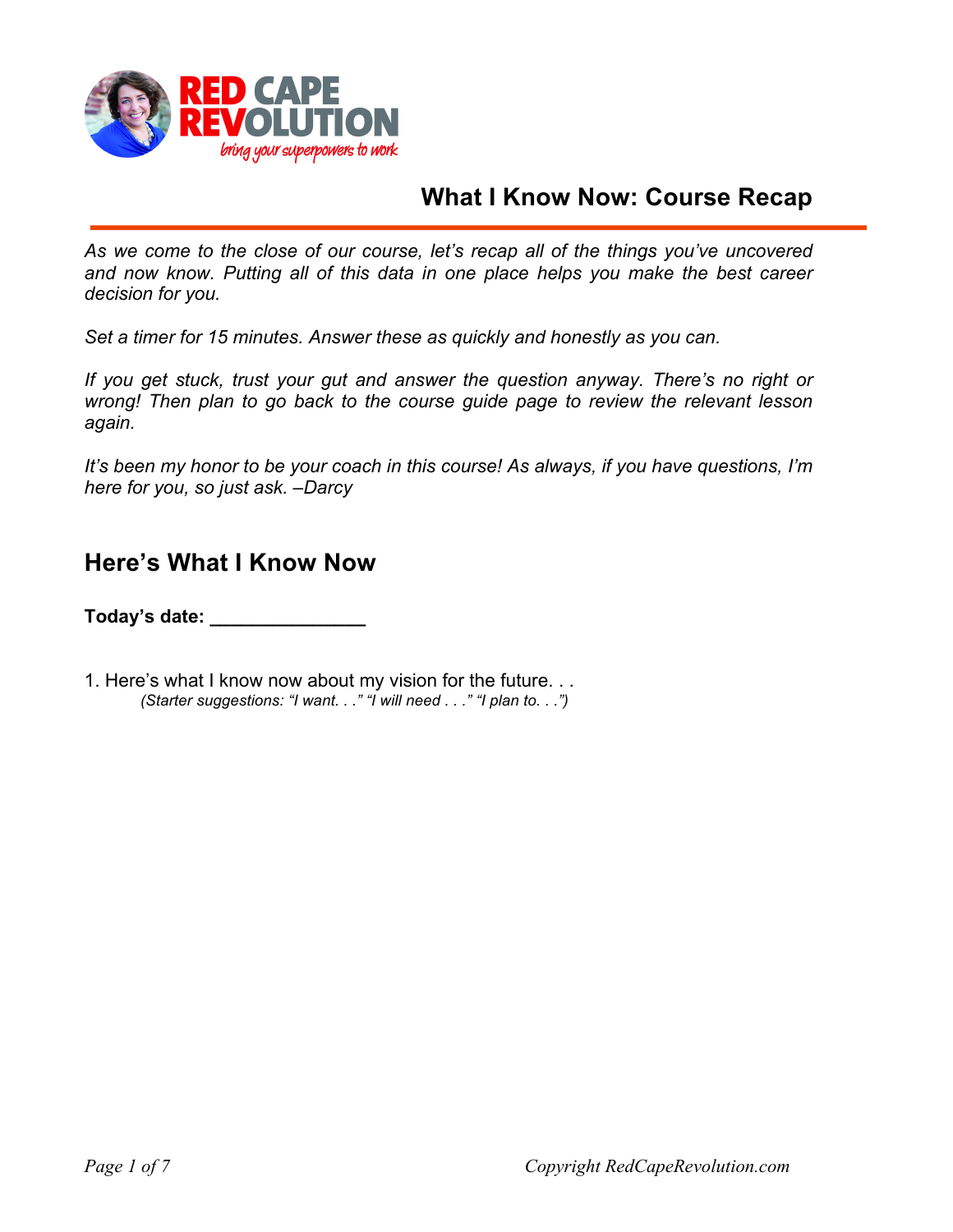2. Here's what I know now about what I value and how close I am toward living according to them now:

3. Here's what I know now about what my superpowers are and how close I am to bringing them to work regularly now:

4. Here's what I know about my ideal environment, and how close I am to working in it regularly now: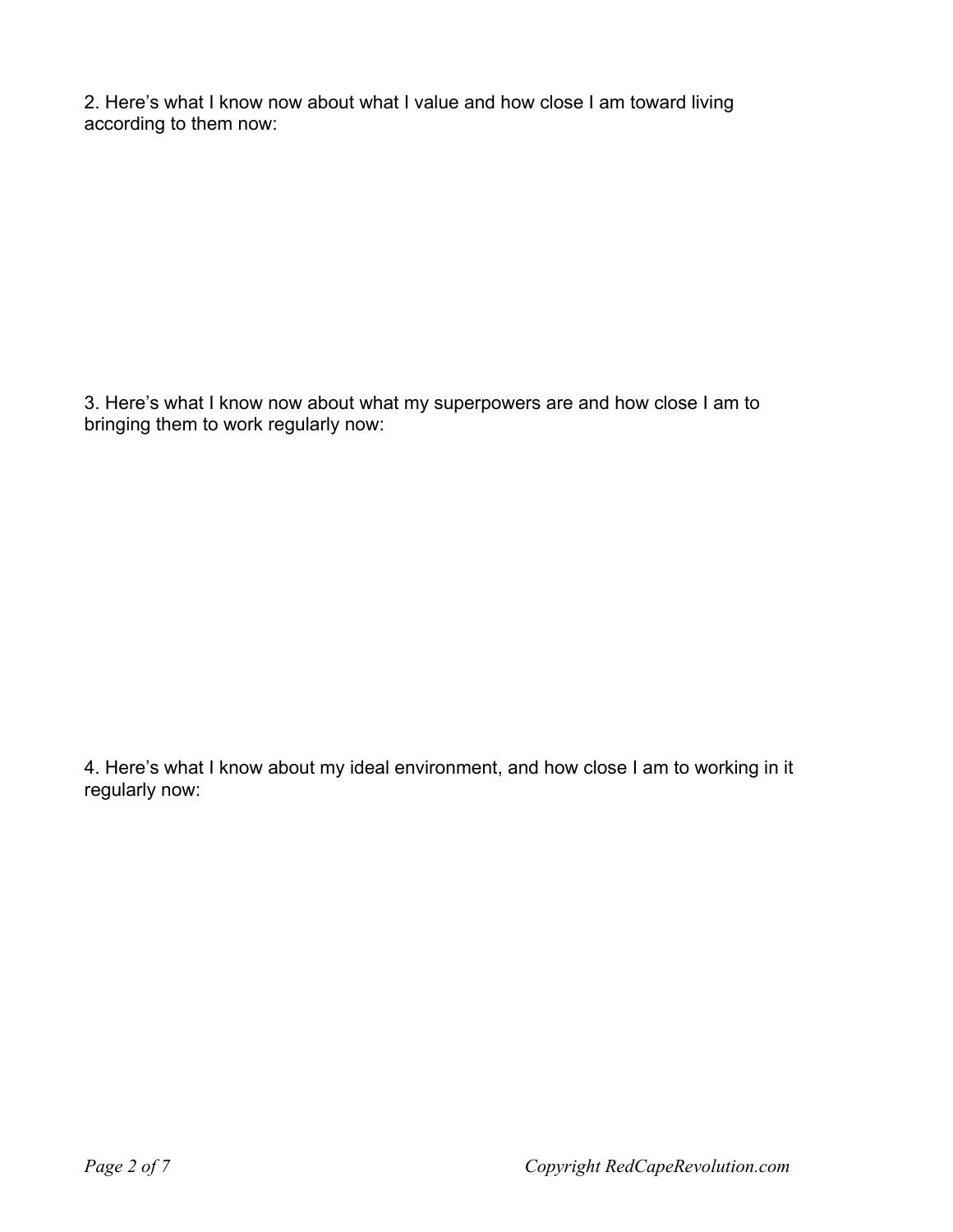5. Here's what I know about what ideas, beliefs or assumptions were getting in my way of making my next career decision:

6. Here's what I know about what might be possible for me to choose, ask for, or create, right in the organization where I am now:

7. Here's the story I can tell, both internally and externally, about who I am and what I do (my who & do what statement):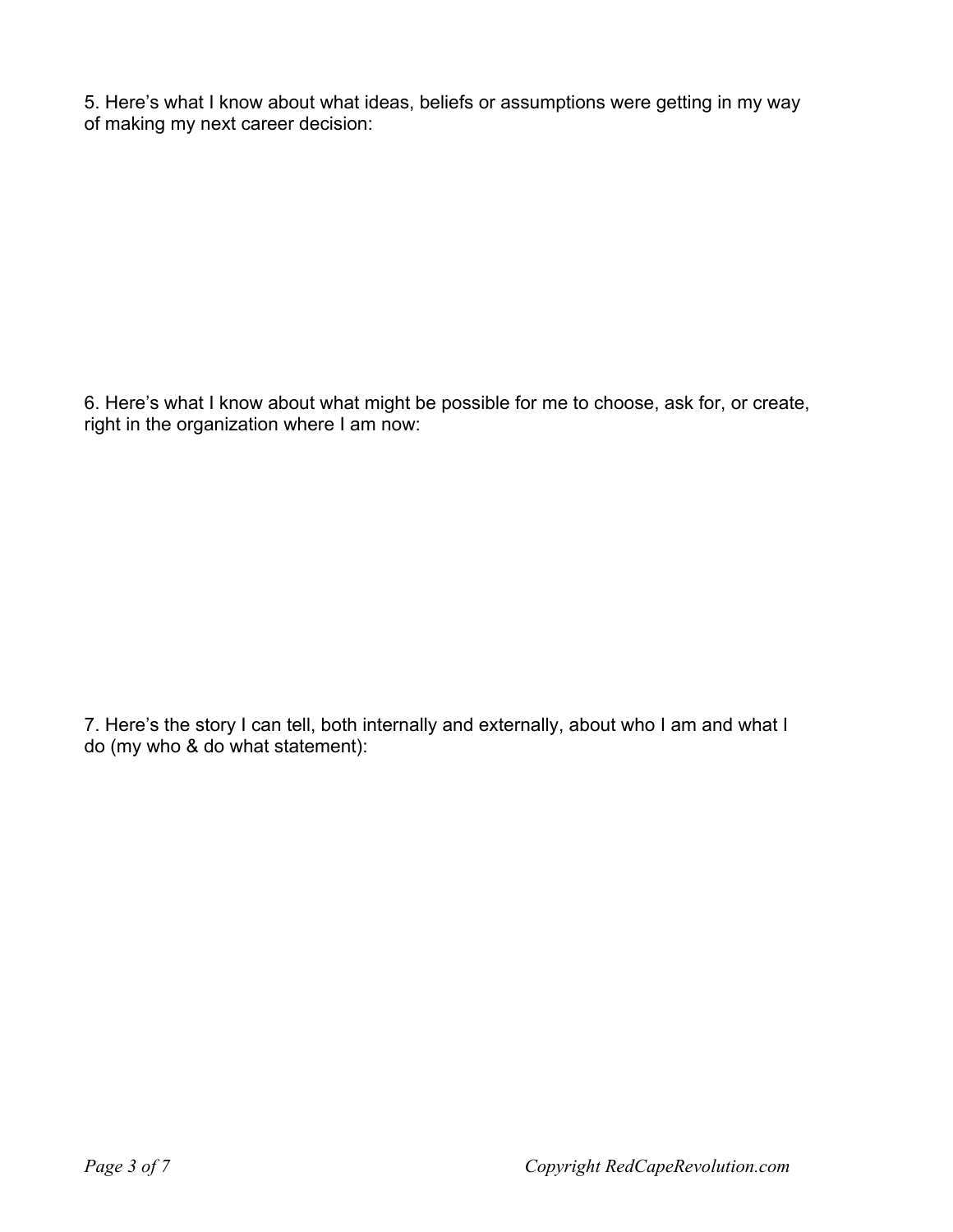8. Here's what I know about the things I need to decide between (this or that) and by when:

9. Here's what else I know (or have gotten clearer about) since I started this course: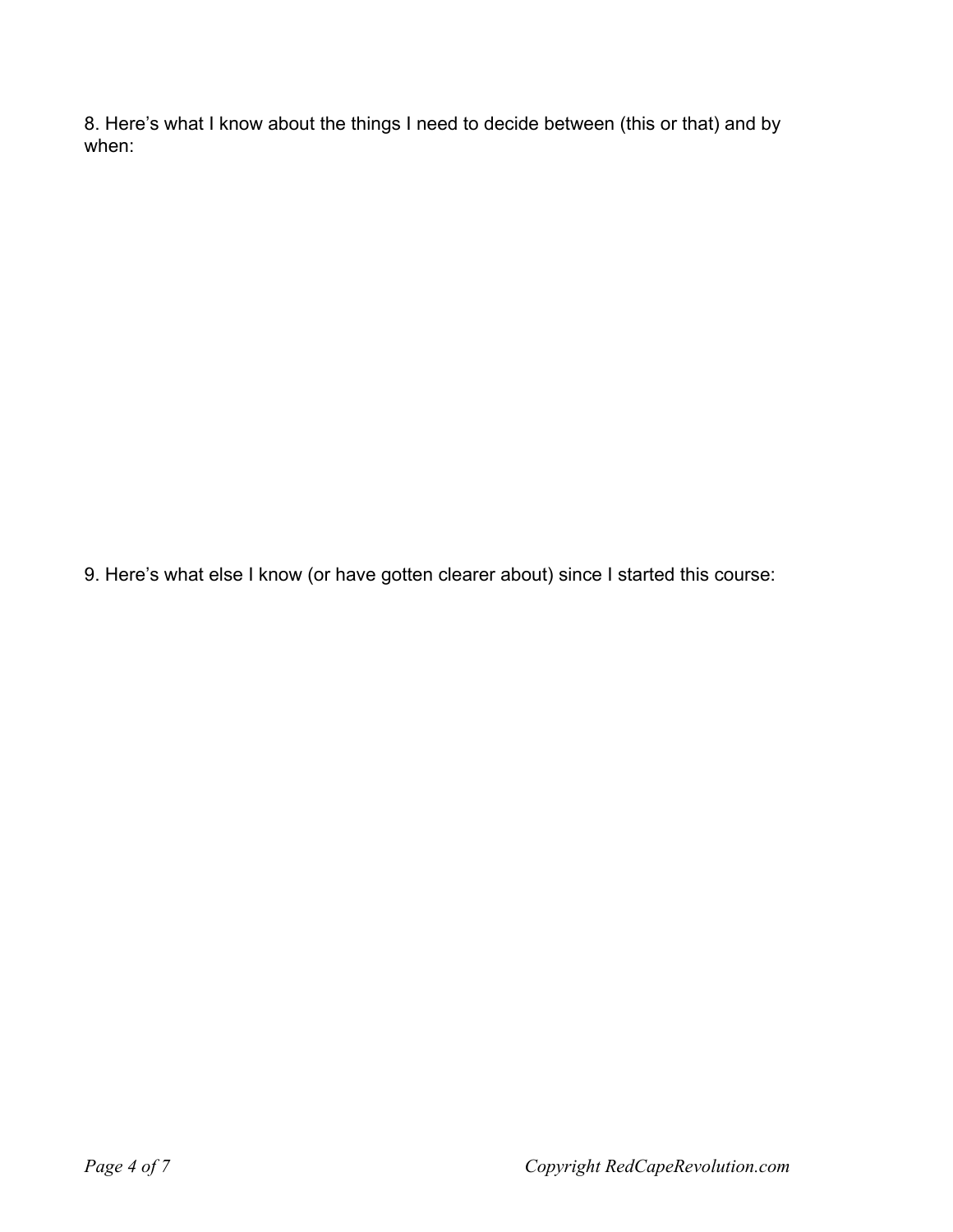## **Additional Reflections**

*We won't go through these in the lesson, but if you have time, here are additional recap questions that may help you reinforce what you've learned throughout our course.* 

• Here's what I know I need to do to be more visible and viable both inside and outside my company:

• Here are the conversations I know I need to have internally:

• Here's what I know I need to do to start or expand my networking while I work: